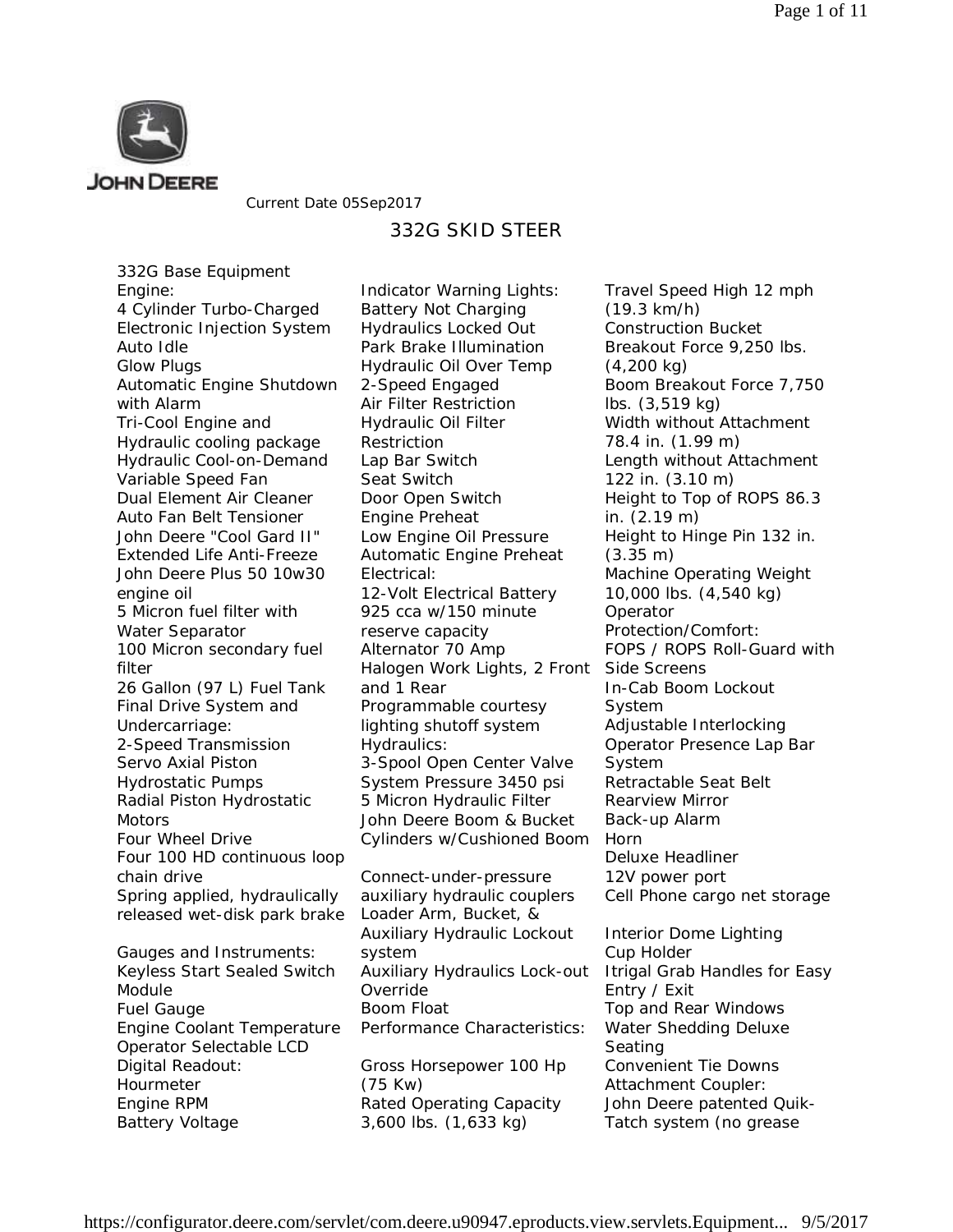| Engine Coolant Temp.       | Tipping Load 7,200 lbs.                             | required)                  |
|----------------------------|-----------------------------------------------------|----------------------------|
| Hydraulic Oil Temp.        | $(3,266 \text{ kg})$                                | Warranty:                  |
| Job Clock                  | Hydraulic Pump Flow 25 gpm John Deere 1st Year full |                            |
| Service Codes              | (95 L/m)                                            | machine/Unlimited hours    |
| Diagnostic Codes           | Travel Speed Low 7 mph                              | w/2nd year of Powertrain   |
| <b>Configuration Codes</b> | $(11.3 \text{ km/h})$                               | plus Hydraulics up to 2000 |
|                            |                                                     | hours                      |

## **Required** *- You must select one from each category*

BASE MACHINE  $\overline{\phantom{a}}$ 

F.O.B. Dubuque, Iowa

| Description     | Code | Price             |
|-----------------|------|-------------------|
| 332G SKID STEER |      | 0BD0T \$56,010.00 |

## SKID STEER VALUE PACKAGES

PRICE LISTED IS A 10% DISCOUNT FOR OPTIONAL EQUIPMENT-EXCLUDING ENGINES. (Each option's price will be listed on the same line as that option.)

| Description<br>332G Standard Skid Steer<br>Note: Includes standard equipment                                                                                                                                                                                                                                                                                                                                                                                                                                                                                                                                                                                                                                                                                                | Code<br>0800 | Price<br>In Base Price |
|-----------------------------------------------------------------------------------------------------------------------------------------------------------------------------------------------------------------------------------------------------------------------------------------------------------------------------------------------------------------------------------------------------------------------------------------------------------------------------------------------------------------------------------------------------------------------------------------------------------------------------------------------------------------------------------------------------------------------------------------------------------------------------|--------------|------------------------|
| Utility Package With ISO Pattern Joystick Controls<br>Package includes:<br>* EH (ISO Pattern) Joystick Controls (0950)<br>* Less JDLink (1741)<br>* English Operator's Manual & Decals (1501)<br>* 14x17.5 14 PR Titan HD2000-II (2320)<br>* Standard Base Hydraulics (3000)<br>* Ride Control (3100)<br>* 2 in. Seat Belt (4000)<br>* Power Quik-Tatch (5001)<br>* Canopy - ROPS / FOPS (5200)<br>* Standard Lighting Package (5500)<br>* Mechanical Suspension Seat (Vinyl) (6001)<br>* Standard Fan Drive (6500)                                                                                                                                                                                                                                                         | 0816         | (\$534.00)             |
| Deluxe Cab Package With ISO-H Switchable Controls and<br>EH Joystick Performance Package<br>Package includes:<br>* ISO-H Switchable Controls and EH Joystick Performance Package (0953)<br>* English Operator's Manual & Decals (1501)<br>* Less JDLink (1741)<br>* 14x17.5 14 PR Galaxy Hulk (2450)<br>* Standard Base Hydraulics (3000)<br>* Ride Control and Hydrulic Self-Level Up (3100)<br>* 3 in. Seat Belt with Shoulder Harness (4003)<br>* Power Quik-Tatch (5001)<br>* Cab Enclosure with Heat, Defrost, & Air Conditioning (5204)<br>* Deluxe Lighting Package (5550)<br>* Air Suspension Seat (Cloth with Heat) (6006)<br>* Standard Fan Drive (6500)<br>* Rear View Camera (8042)<br>* Radio, AM/FM with Bluetooth (8342)<br>* Foot Rest with Floormat (8380) | 0821         | (\$1,475.00)           |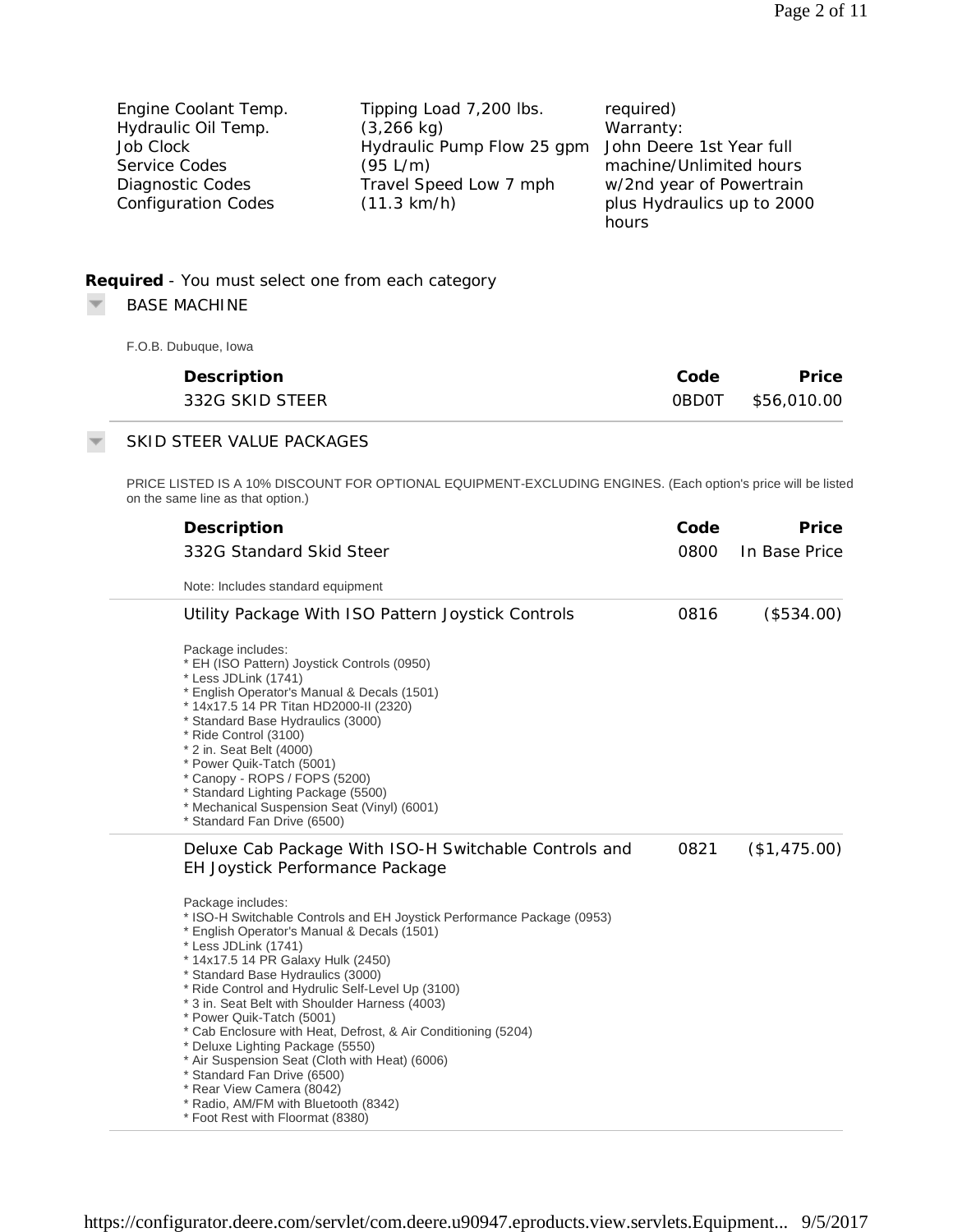|               | Deluxe Cab Package With ISO-H Switchable Controls and<br>EH Joystick Performance Package & Hi-Flow                                                                                                                                                                                                                                                                                                                                                                                                                                                                                                                                                                                                                                        | 0826 | (\$1,835.00) |
|---------------|-------------------------------------------------------------------------------------------------------------------------------------------------------------------------------------------------------------------------------------------------------------------------------------------------------------------------------------------------------------------------------------------------------------------------------------------------------------------------------------------------------------------------------------------------------------------------------------------------------------------------------------------------------------------------------------------------------------------------------------------|------|--------------|
|               | Package includes:<br>* ISO-H Switchable Controls and EH Joystick Performance Package (0953)<br>* English Operator's Manual & Decals (1501)<br>* Less JDLink (1741)<br>* 14x17.5 14 PR Galaxy Hulk (2450)<br>* High Flow Hydraulics (3002)<br>* Ride Control and Hydrulic Self-Level Up (3100)<br>* 3 in. Seat Belt with Shoulder Harness (4003)<br>* Power Quik-Tatch (5001)<br>* Cab Enclosure with Heat, Defrost, & Air Conditioning (5204)<br>* Deluxe Lighting Package (5550)<br>* Air Suspension Seat (Cloth with Heat) (6006)<br>* Reversing Fan Drive (6501)<br>* Rear View Camera (8042)<br>* Engine Air Precleaner (8060)<br>* Radio, AM/FM with Bluetooth (8342)<br>* HD Rear Grille (8370)<br>* Foot Rest with Floormat (8380) |      |              |
| <b>JDLINK</b> |                                                                                                                                                                                                                                                                                                                                                                                                                                                                                                                                                                                                                                                                                                                                           |      |              |
|               | Description                                                                                                                                                                                                                                                                                                                                                                                                                                                                                                                                                                                                                                                                                                                               | Code | Price        |
|               | JDLink Ultimate Cellular for the Americas, excluding Costa<br>Rica                                                                                                                                                                                                                                                                                                                                                                                                                                                                                                                                                                                                                                                                        | 1700 | \$1,200.00   |
|               | Includes JDLink hardware: integrated cab wiring harness, antenna, modular<br>telematics gateway (MTG), and JDLink Ultimate activation                                                                                                                                                                                                                                                                                                                                                                                                                                                                                                                                                                                                     |      |              |
|               | JDLink utilizes cellular and satellite technology infrastructure that is outside the<br>control of John Deere. Changes to that infrastructure may require customers to<br>purchase compatible JDLink hardware to restore functionality.                                                                                                                                                                                                                                                                                                                                                                                                                                                                                                   |      |              |
|               | Includes 3 year subscription. Annual subscription renewal required after 3 years for<br>continued functionality. JDLink customer account must be created to access<br>JDLink Ultimate data. Go to www.StellarSupport.com to renew or update JDLink<br>subscriptions.                                                                                                                                                                                                                                                                                                                                                                                                                                                                      |      |              |

Use of this service, and all rights and obligations of John Deere and the Customer (as identified in the applicable agreement), are governed by the terms and conditions outlined in the applicable Services and Software agreements available at www.JohnDeere.com/Agreements. If these terms and conditions are not agreeable do not proceed and do not use the service.

| Less JDLink                                                                                                                                                                               | 1741 | No Charge     |
|-------------------------------------------------------------------------------------------------------------------------------------------------------------------------------------------|------|---------------|
| <b>ENGINE</b>                                                                                                                                                                             |      |               |
| Description                                                                                                                                                                               | Code | Price         |
| Engine - Turbocharged                                                                                                                                                                     | 1301 | \$3,045.00    |
| Required for the United States and available for Canada. Not available for export<br>to markets without ultra-low sulfur fuel. This engine is certified to FT4 EPA<br>emission standards. |      |               |
| Yamnar 4TNV94FHT 3.1L<br>4 Cylinder Turbo-Charged<br>100 Gross hp (75.0 kW)<br>97 Net hp (72.3 kW)                                                                                        |      |               |
| OPERATOR STATION                                                                                                                                                                          |      |               |
| Description                                                                                                                                                                               | Code | Price         |
| Canopy - ROPS / FOPS                                                                                                                                                                      | 5200 | In Base Price |

https://configurator.deere.com/servlet/com.deere.u90947.eproducts.view.servlets.Equipment... 9/5/2017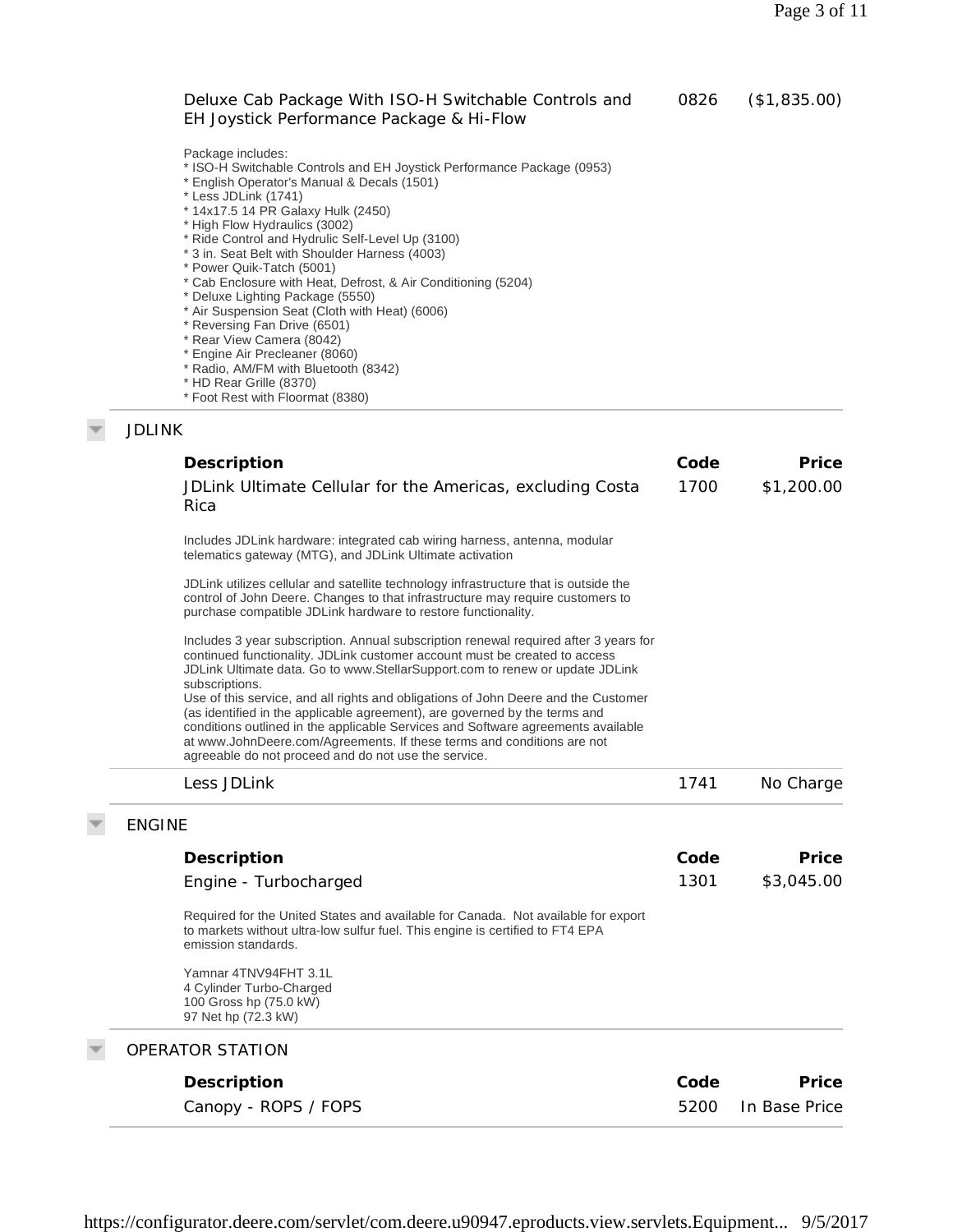|                 | Cab Enclosure with Air-Conditioning, Heat and Defrost                                                                                                   | 5204 | \$4,473.00    |
|-----------------|---------------------------------------------------------------------------------------------------------------------------------------------------------|------|---------------|
|                 | Requires 2-inch Seat Belt with Shoulder Harness (4001) or 3-inch Seat Belt with<br>Shoulder Harness (4003)                                              |      |               |
|                 | Cab Enclosure with Air-Conditioning, Heat, Defrost, and<br>Severe Duty Door                                                                             | 5205 | \$6,672.00    |
|                 | Requires 2-inch Seat Belt with Shoulder Harness (4001) or 3-inch Seat Belt with<br>Shoulder Harness (4003)                                              |      |               |
| <b>LIGHTING</b> |                                                                                                                                                         |      |               |
|                 | Description                                                                                                                                             | Code | Price         |
|                 | <b>Standard Lighting Package</b>                                                                                                                        | 5500 | In Base Price |
|                 | Includes 2 front halogen work headlights and rear work light.                                                                                           |      |               |
|                 | Deluxe Lighting Package                                                                                                                                 | 5550 | \$900.00      |
|                 | Includes 2 additional CAB mounted side lights and LED light bulbs for all exterior<br>machine lights.                                                   |      |               |
| <b>SEAT</b>     |                                                                                                                                                         |      |               |
|                 | Description                                                                                                                                             | Code | Price         |
|                 | Mechanical Suspension Seat (Vinyl)                                                                                                                      | 6001 | In Base Price |
|                 | Vinyl, Air-Ride Seat                                                                                                                                    | 6003 | \$452.00      |
|                 | Air Suspension Seat (Cloth with Heat)                                                                                                                   | 6006 | \$625.00      |
|                 | For use with Cab 5204.                                                                                                                                  |      |               |
|                 | <b>SEAT BELTS</b>                                                                                                                                       |      |               |
|                 | Description                                                                                                                                             | Code | Price         |
|                 | 2-Inch Seat Belt                                                                                                                                        | 4000 | In Base Price |
|                 | For use with Canopy - ROPS / FOPS (5200)                                                                                                                |      |               |
|                 | 2-Inch Seat Belt with Shoulder Harness                                                                                                                  | 4001 | \$212.00      |
|                 | 3-Inch Seat Belt with Shoulder Harness                                                                                                                  | 4003 | \$279.00      |
| <b>CONTROLS</b> |                                                                                                                                                         |      |               |
|                 |                                                                                                                                                         | Code | Price         |
|                 | Description                                                                                                                                             |      |               |
|                 | E-H (ISO Pattern) Joystick Controls                                                                                                                     | 0950 | In Base Price |
|                 | ISO-H Switchable Controls and EH Joystick Performance<br>Package                                                                                        | 0953 | \$1,035.00    |
|                 | Includes Switchable Controls between ISO Joystick Control or H-Pattern Joystick<br>control modes.<br>Joystick handles fully populated with all buttons. |      |               |
|                 | Switchable Accelerator/Decelerator foot throttle.                                                                                                       |      |               |
|                 | EH Joystick Performance Package Features:<br>Selectable propel speeds<br>Creeper Mode                                                                   |      |               |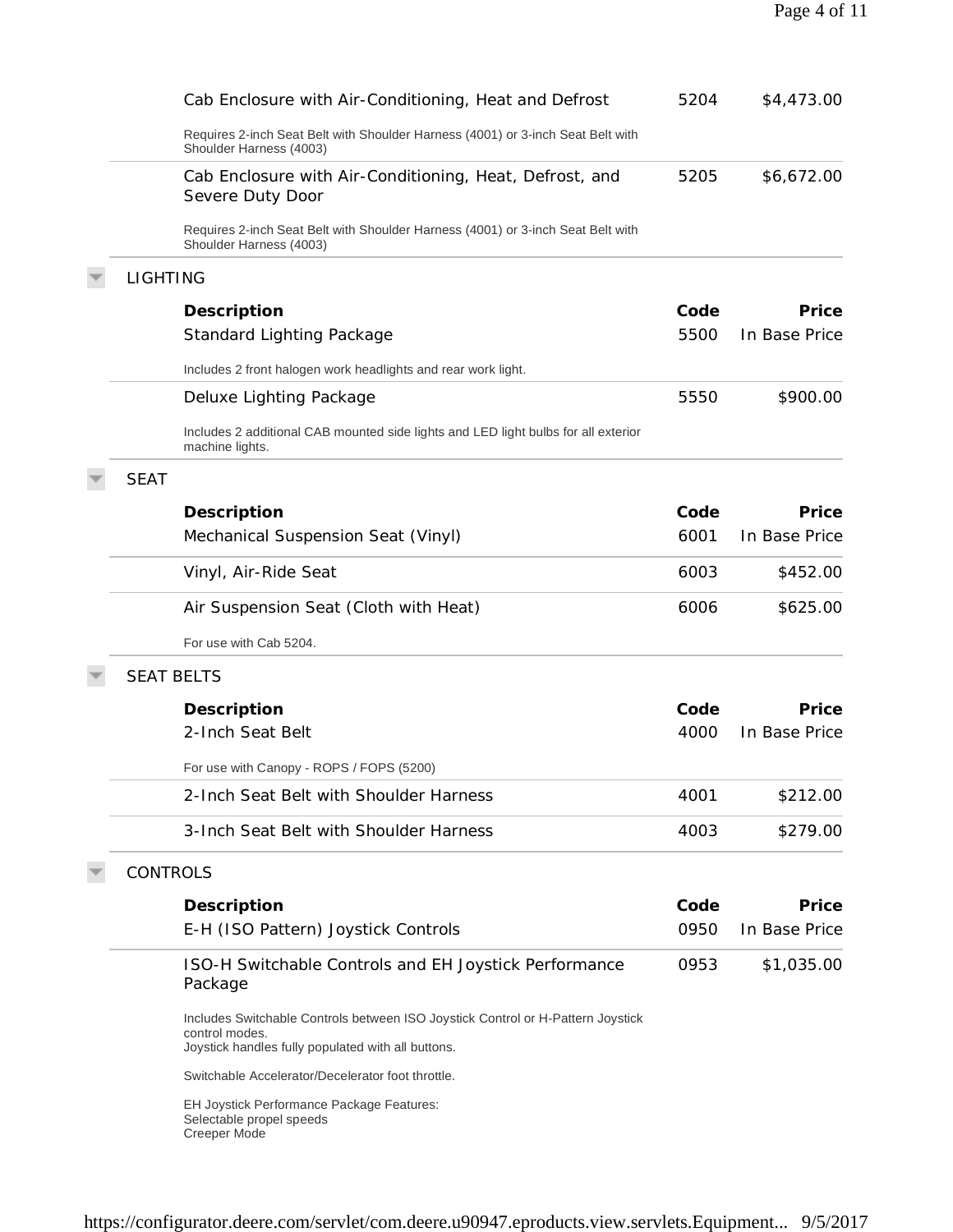| Boom and Bucket speed settings<br>12V 3 Pin and 14 Pin Attachment Control Harness & Dash mounted 4th function<br>Rocker Switch                        |      |               |
|-------------------------------------------------------------------------------------------------------------------------------------------------------|------|---------------|
| 3-Way Switchable Controls and EH Joystick Performance<br>Package                                                                                      | 0993 | \$2,185.00    |
| Includes Three way Switchable Controls between EH Foot Control, ISO Joystick<br>Control, or H-Pattern Joystick control modes.                         |      |               |
| Includes Switchable Accelerator/Decelerator with right side foot pedal throttle when<br>operating in ISO or H-Pattern Joystick Control mode.          |      |               |
| EH Joystick Performance Package Features:<br>Selectable propel speeds                                                                                 |      |               |
| Creeper Mode<br>Boom and Bucket speed settings<br>12V 3 Pin and 14 Pin Attachment Control Harness & Dash mounted 4th function<br><b>Rocker Switch</b> |      |               |
| <b>HYDRAULIC OPTIONS</b>                                                                                                                              |      |               |
| Description                                                                                                                                           | Code | Price         |
| Standard Hydraulics                                                                                                                                   | 3000 | In Base Price |
| Pump $Flow = 25$ gpm                                                                                                                                  |      |               |
| <b>High Flow Hydraulics</b>                                                                                                                           | 3002 | \$1,830.00    |
| Pump Flow = $41$ gpm                                                                                                                                  |      |               |
| Includes 1/2 in Auxiliary coupler sizes.                                                                                                              |      |               |
| RIDE CONTROL                                                                                                                                          |      |               |
| Description                                                                                                                                           | Code | Price         |
| Ride Control and Hydraulic Self-Level Up                                                                                                              | 3100 | \$1,250.00    |
| Less Ride Control and Self-Level Up                                                                                                                   | 3101 | In Base Price |
| QUIK-TATCH                                                                                                                                            |      |               |
| Description                                                                                                                                           | Code | Price         |
| Manual Quik-Tatch                                                                                                                                     | 5000 | In Base Price |
| Power Quik-Tatch                                                                                                                                      | 5001 | \$724.00      |
| <b>COOLING FAN</b>                                                                                                                                    |      |               |
| Description                                                                                                                                           | Code | Price         |
| <b>Standard Fan Drive</b>                                                                                                                             | 6500 | In Base Price |
| Reversing Fan Drive                                                                                                                                   | 6501 | \$830.00      |
| <b>WHEELS AND TIRES</b>                                                                                                                               |      |               |
| Description                                                                                                                                           | Code | Price         |
| 14x17.5 14 PR Titan HD2000-II                                                                                                                         | 2320 | \$3,362.00    |
| Gives 78.5 in. Skid Steer width at wide setting<br>Not compatible with Steel Tracks.                                                                  |      |               |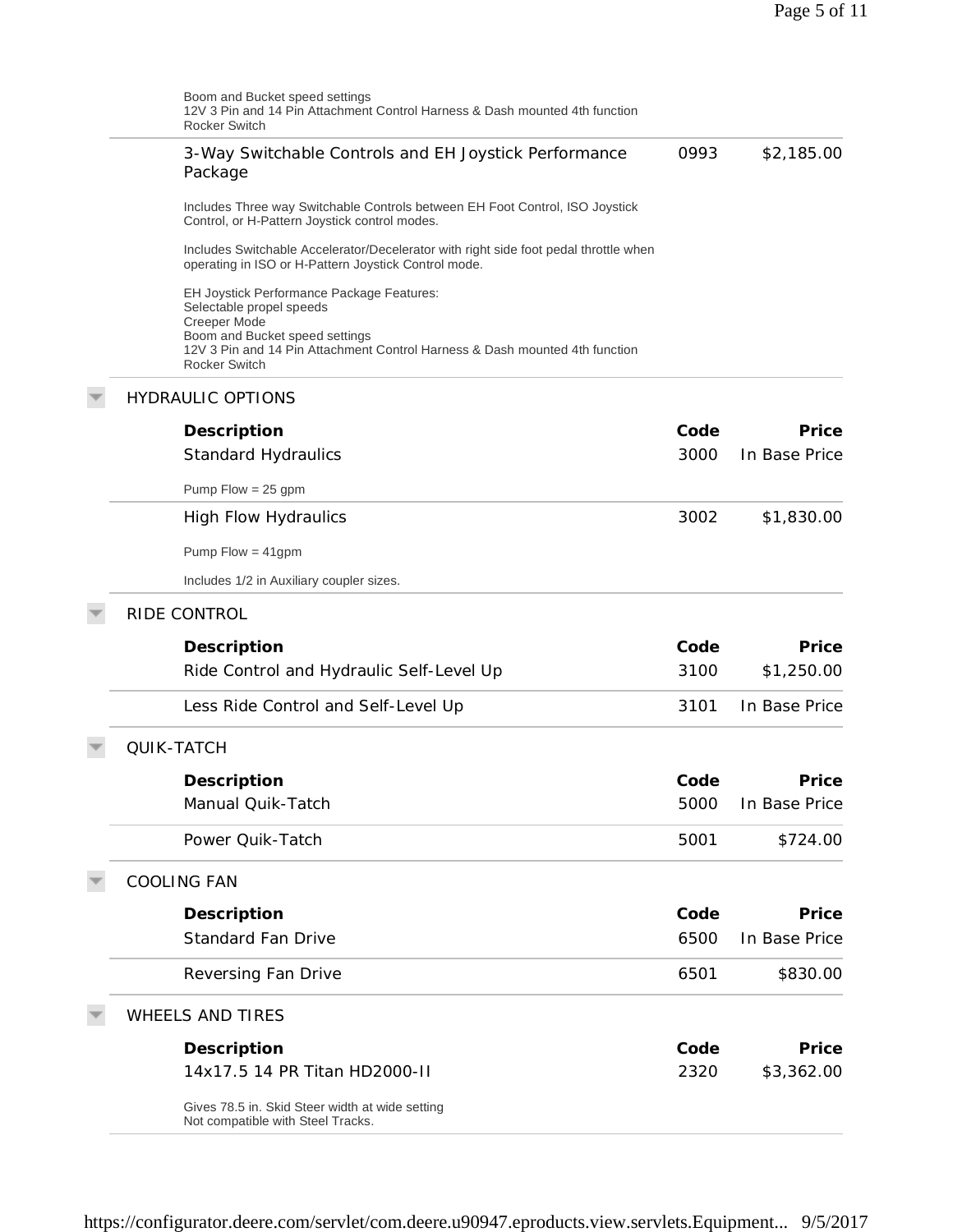| 14x17.5 12 PR SKS Extra-Wall                                                         | 2330 | \$2,887.00 |
|--------------------------------------------------------------------------------------|------|------------|
| For use primarily in dirt applications.<br>No narrow setting possible.               |      |            |
| 14x17.5 Treaded Brawler SolidFlex                                                    | 2420 | \$5,700.00 |
| Gives 73.5 in. Skid Steer width at wide setting<br>Not Compatible with Steel Tracks. |      |            |
| 14x17.5 14 PR Galaxy Hulk                                                            | 2450 | \$3,865.00 |
| Not compatible with Steel Tracks.                                                    |      |            |
| <b>OPERATOR MANUAL &amp; DECALS</b>                                                  |      |            |
| Description                                                                          | Code | Price      |
| English Operator's Manual & Decals                                                   | 1501 | No Charge  |
| For use with FT4 Engine                                                              |      |            |
| English Operator's Manual & No Text Decals                                           | 1503 | No Charge  |
| Not for Canada<br>For use with IT4/Stage IIIB Engine                                 |      |            |
| French Operator's Manual & Decals                                                    | 1510 | No Charge  |
| For use with FT4 Engine                                                              |      |            |
| French Operator's Manual & No Text Decals                                            | 1512 | No Charge  |
| Not for Canada<br>For use with IT4/Stage IIIB Engine                                 |      |            |
| Spanish Operator's Manual & Decals                                                   | 1515 | No Charge  |
| For use with FT4 Engine                                                              |      |            |
| Optional - Select as desired                                                         |      |            |
| KITS AND ACCESSORIES - FACTORY INSTALLED                                             |      |            |
| Description                                                                          | Code | Price      |
| Rear View Camera                                                                     | 8042 | \$850.00   |
| Includes 5" LCD monitor.                                                             |      |            |
| Cold Start Package                                                                   | 8050 | \$303.00   |
| Includes Block Heater and XR Hydraulic Oil.                                          |      |            |
| Engine Air Precleaner                                                                | 8060 | \$455.00   |
| <b>Hazard Warning Lights</b>                                                         | 8075 | \$159.00   |
| <b>Chrome Exhaust</b>                                                                | 8225 | \$328.00   |
| Counterweight, Stackable (Single Set)                                                | 8300 | \$349.00   |
| Includes 2 - 86 lb weights (39 Kg)                                                   |      |            |
| Counterweight, Stackable (Second Set)                                                | 8305 | \$349.00   |

Includes 2 - 86 lb weights (39 Kg)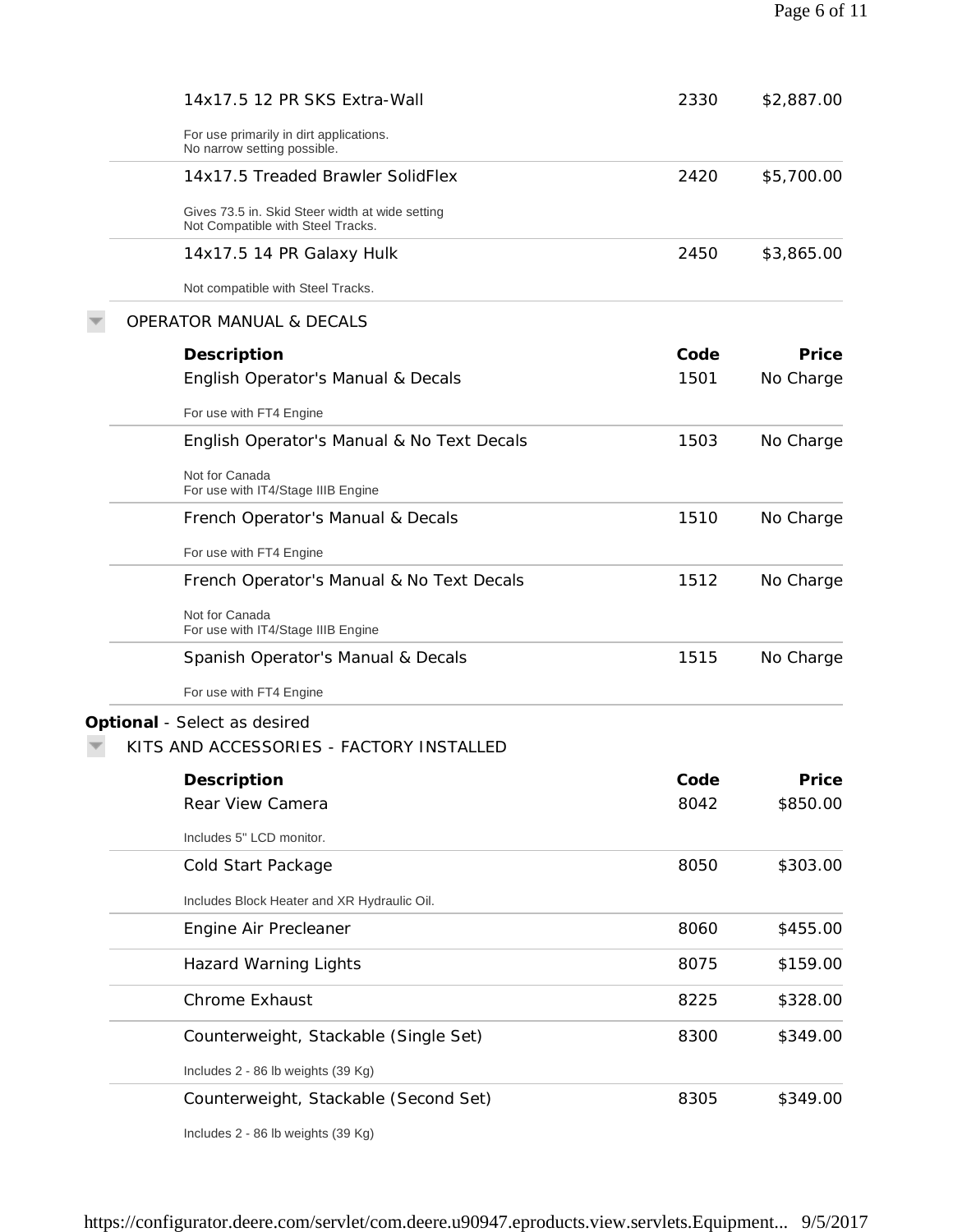| Counterweight, Stackable (Third Set)                                                                                                                                            | 8310 | \$349.00   |
|---------------------------------------------------------------------------------------------------------------------------------------------------------------------------------|------|------------|
| Includes 2 - 86 lb weights (39 Kg)<br>Requires Counterweight, Stackable (Second Set) (8305)                                                                                     |      |            |
| Radio, AM/FM with Bluetooth                                                                                                                                                     | 8342 | \$600.00   |
| <b>HD Rear Grille</b>                                                                                                                                                           | 8370 | \$486.00   |
| Provides protection to cooling package.                                                                                                                                         |      |            |
| Foot Rest with Floormat                                                                                                                                                         | 8380 | \$144.00   |
| For use with E-H (ISO Pattern) Joystick Controls (0950), or E-H (H Pattern)<br>Joystick Controls (0975).                                                                        |      |            |
| <b>BUCKETS:</b>                                                                                                                                                                 |      |            |
| See Attachments for Multi-Purpose Buckets                                                                                                                                       |      |            |
| Description                                                                                                                                                                     | Code | Price      |
| 78 in. HD Construction Bucket (19.4 cu. ft.)                                                                                                                                    | 9051 | \$1,149.00 |
| 78 in. HD Construction Bucket (19.4 cu. ft.) with Edge                                                                                                                          | 9052 | \$1,339.00 |
| 78 in. HD Tooth Bucket (19.4 cu. ft.)                                                                                                                                           | 9221 | \$1,353.00 |
| 78 in. HD Utility Bucket (24.5 cu. ft.)                                                                                                                                         | 9330 | \$1,138.00 |
| 78 in. HD Utility Bucket (24.5 cu. ft.) with Edge                                                                                                                               | 9331 | \$1,339.00 |
| 84 in. HD Construction Bucket (21.0 cu. ft.)                                                                                                                                    | 9061 | \$1,286.00 |
| 84 in. HD Construction Bucket (21.0 cu. ft.) with Edge                                                                                                                          | 9062 | \$1,422.00 |
| 84 in. HD Tooth Bucket (21.0 cu. ft.)                                                                                                                                           | 9231 | \$1,447.00 |
| 84 in. HD Utility Bucket (27.0 cu. ft.)                                                                                                                                         | 9340 | \$1,205.00 |
| 84 in. HD Utility Bucket (27.0 cu. ft.) with Edge                                                                                                                               | 9341 | \$1,500.00 |
| 90 in. Light Material Bucket with Edge (53.9 cu. ft.)                                                                                                                           | 9425 | \$2,500.00 |
| 90 in. SD Construction Bucket with Serrated Edge (22.4 cu.<br>ft.)                                                                                                              | 9410 | \$2,500.00 |
| 90 in. SD Tooth Bucket (22.4 cu. ft.)                                                                                                                                           | 9415 | \$2,434.00 |
| <b>EXPORT CODES</b>                                                                                                                                                             |      |            |
| Code<br>Description                                                                                                                                                             |      | Price      |
| SPECIAL EQUIPMENT - ORDER AS DESIRED                                                                                                                                            |      |            |
| Description                                                                                                                                                                     | Code | Price      |
| Rust Preventative                                                                                                                                                               | 9909 | \$160.00   |
| Coating protects exposed unpainted surfaces from road salt during shipment.<br>Applied at PSL.<br>Not for use with export shipments as export pricing includes rust prevention. |      |            |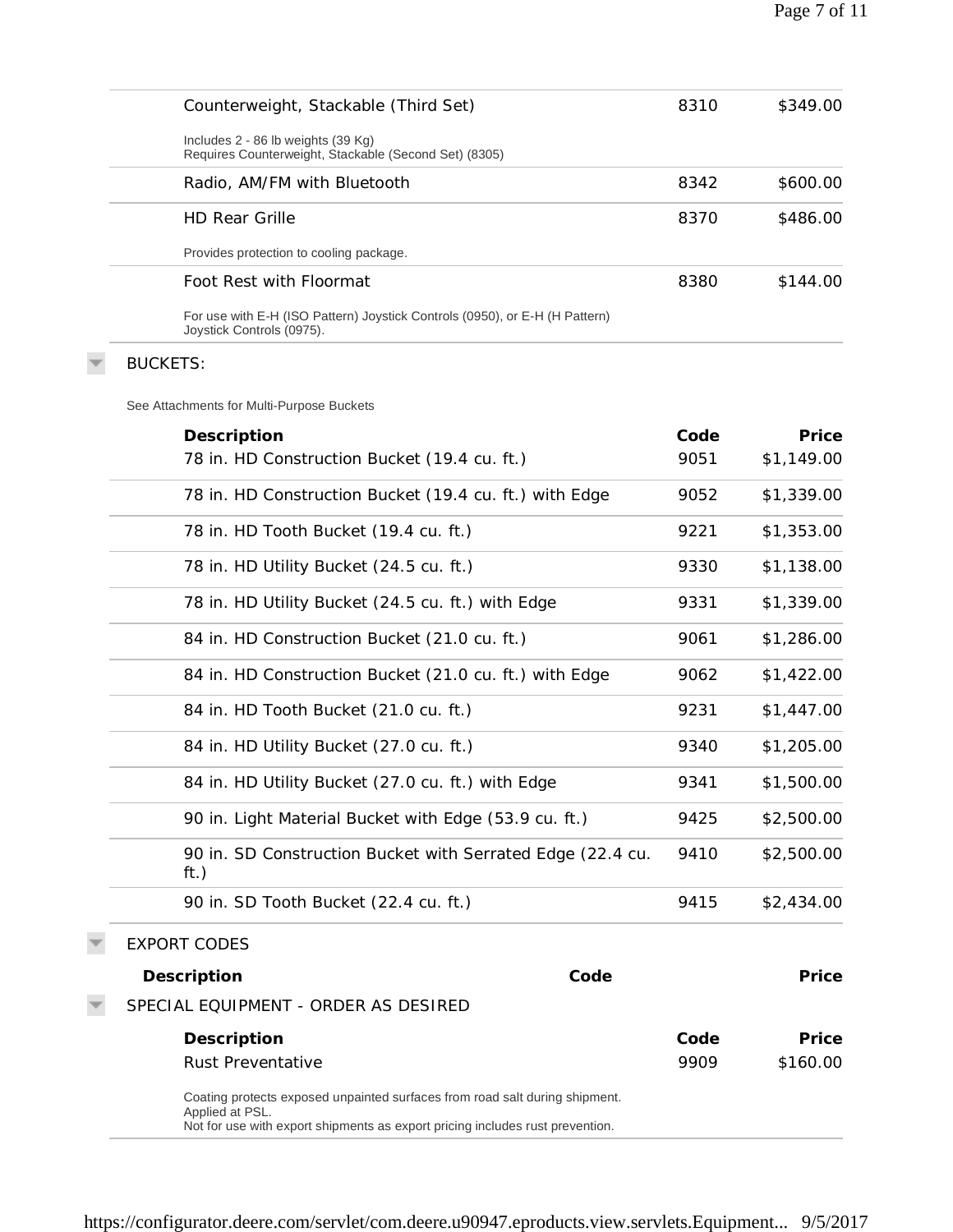DEALER-INSTALLED KITS

 $\overline{\nabla}$ 

| Description<br><b>BUCKETS</b>                                                                                                                         | Code     | Price             |
|-------------------------------------------------------------------------------------------------------------------------------------------------------|----------|-------------------|
| 78 in. HD Construction Bucket (19.4 cu. ft.) with Edge                                                                                                | AT322310 | \$1,339.00        |
| 78 in. HD Tooth Bucket (19.4 cu. ft.)                                                                                                                 | AT321180 | \$1,353.00        |
| 78 in. HD Utility Bucket (24.5 cu. ft.)                                                                                                               | KV22802  | \$1,138.00        |
| 78 in. HD Utility Bucket (24.5 cu. ft.) with Edge                                                                                                     | KV24757  | \$1,339.00        |
| 84 in. HD Construction Bucket (21.0 cu. ft.)                                                                                                          | AT319181 | \$1,286.00        |
| 84 in. HD Construction Bucket (21.0 cu. ft.) with Edge                                                                                                | AT322311 | \$1,422.00        |
| 84 in. HD Tooth Bucket (21.0 cu. ft.)                                                                                                                 | AT321181 | \$1,447.00        |
| 84 in. HD Utility Bucket (27.0 cu. ft.)                                                                                                               | KV21470  | \$1,205.00        |
| 84 in. HD Utility Bucket (27.0 cu. ft.) with Edge                                                                                                     | KV24758  | \$1,500.00        |
| 90 in. Light Material Bucket with Edge (53.9 cu. ft.)                                                                                                 | BYT10314 | \$2,500.00        |
| 90 in. SD Construction Bucket with Serrated Edge (22.4<br>$cu.f.t.$ )                                                                                 | AT455408 | \$2,500.00        |
| 90 in. SD Tooth Bucket (22.4 cu. ft.)                                                                                                                 | AT450326 | \$2,434.00        |
| <b>Buckets</b>                                                                                                                                        |          |                   |
| 78 in. HD Construction Bucket (19.4 cu. ft.)                                                                                                          | AT319180 | \$1,149.00        |
| 78 in. HD Foundry Bucket (17.8 cu. ft.)                                                                                                               | KV22758  | \$1,040.00        |
| <b>Cutting Edges</b>                                                                                                                                  |          |                   |
| 76 in. Bolt-On Cutting Edge                                                                                                                           | T223081  | <b>View Price</b> |
| Requires additional hardware; see Parts.                                                                                                              |          |                   |
| 78 in. Bolt-On Cutting Edge                                                                                                                           | KV12758  | <b>View Price</b> |
| Requires additional hardware; see Parts.                                                                                                              |          |                   |
| 84 in. Bolt-On Cutting Edge                                                                                                                           | KV12471  | <b>View Price</b> |
| Requires additional hardware; see Parts.                                                                                                              |          |                   |
| <b>Kits and Accessories</b>                                                                                                                           |          |                   |
| <b>Attachment Control</b>                                                                                                                             | BYT10040 | \$415.00          |
| Joystick handles fully populated with all buttons.<br>3 and 14 Pin electrical attachment control harness.<br>Dash mounted 4th function Rocker Switch. |          |                   |
| Backhoe Attachment Mounting Kit                                                                                                                       | AT466358 | \$119.00          |
| Beacon Warning Light                                                                                                                                  | BYT10048 | \$320.00          |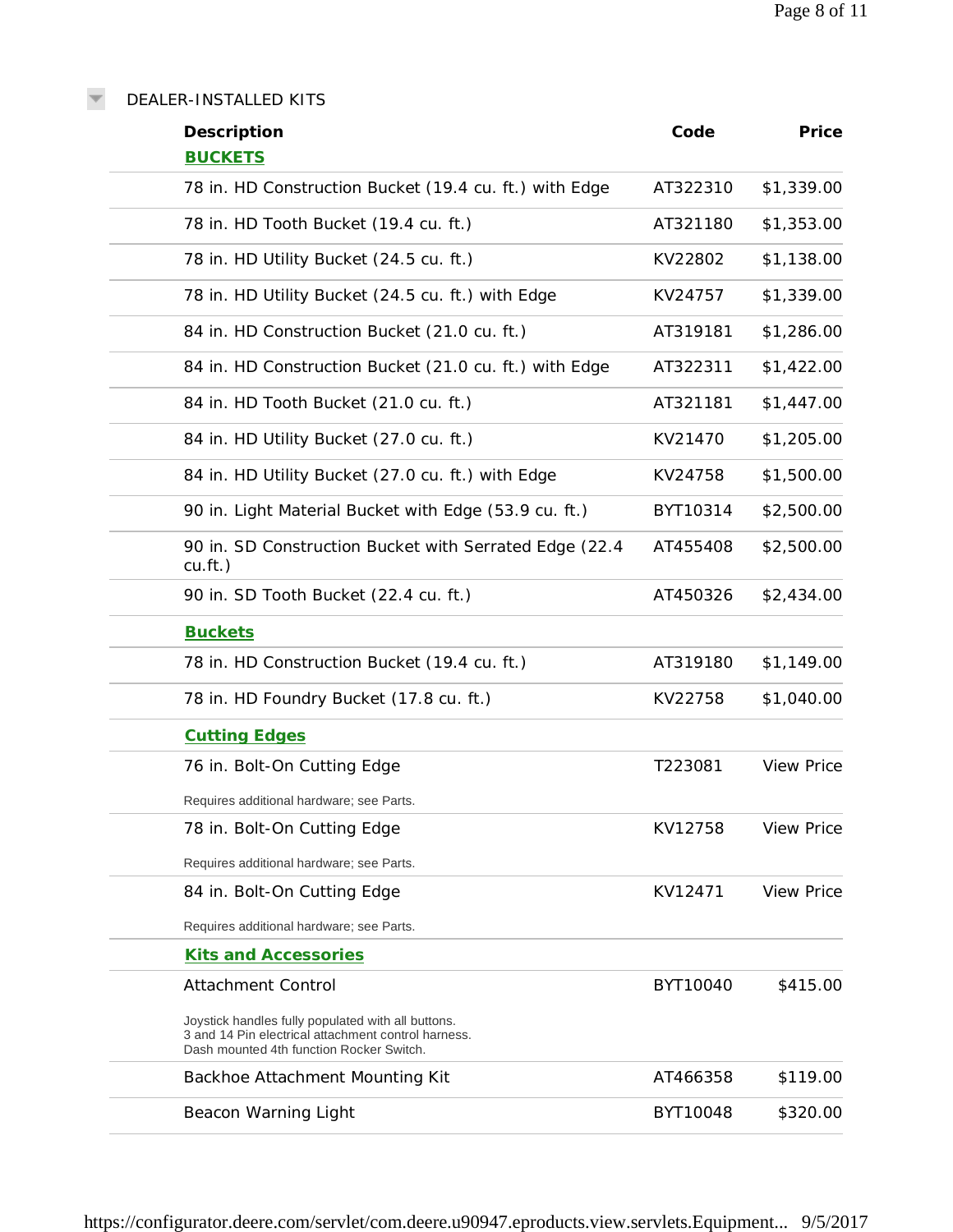| <b>Block Heater Kit</b>                                                                                                                                                       | AT439115 | \$112.00   |
|-------------------------------------------------------------------------------------------------------------------------------------------------------------------------------|----------|------------|
| Bobcat Attachment Harness Adapter Kit                                                                                                                                         | AT417736 | \$344.00   |
| Must have the 14 pin attachment connector already installed.                                                                                                                  |          |            |
| Boom Mounted Hose Guide Kit                                                                                                                                                   | AT436025 | \$102.00   |
| Counterweight, Stackable (Single Set)                                                                                                                                         | AT348835 | \$356.00   |
| Includes 2 - 86 lb weights (39 Kg)                                                                                                                                            |          |            |
| Deluxe Light Package                                                                                                                                                          | BYT10041 | \$1,200.00 |
| Includes 2 additional side lights and LED light bulbs for all exterior machine<br>lights.                                                                                     |          |            |
| EH Joystick Performance Package                                                                                                                                               | BYT10454 | \$593.00   |
| Enables the following features:<br>Switchable control patterns between ISO and H<br>Selectable propel aggressiveness<br><b>Creeper Mode</b><br>Boom and Bucket speed settings |          |            |
| Engine Air Pre-Cleaner Kit                                                                                                                                                    | AT439117 | \$457.00   |
| Field Kit, Reversing Fan                                                                                                                                                      | BYT10356 | \$834.00   |
| Kit is compatible with G series models (331G, 333G, 330G & 332G).                                                                                                             |          |            |
| Foot Throttle Removal Kit                                                                                                                                                     | AT410246 | \$52.00    |
| <b>HD Rear Grille</b>                                                                                                                                                         | BYT10058 | \$593.00   |
| Provides protection to cooling package.                                                                                                                                       |          |            |
| <b>Hazard Warning Lights</b>                                                                                                                                                  | BYT10050 | \$127.00   |
| High Spring Effort Joysticks                                                                                                                                                  | AT433683 | \$766.00   |
| JDLink Hardware Kit                                                                                                                                                           | BYT10060 | \$100.00   |
| Joystick Pod Mounted Throttle                                                                                                                                                 | AT419446 | \$152.00   |
| Radio, AM/FM with Aux Input and Bluetooth                                                                                                                                     | BYT10042 | \$575.00   |
| Streaming Bluetooth, no Hands-Free.                                                                                                                                           |          |            |
| Rear View Camera                                                                                                                                                              | BYT10051 | \$850.00   |
| Includes 5" LCD monitor.                                                                                                                                                      |          |            |
| SMV Sign                                                                                                                                                                      | BYT10059 | \$77.00    |
| Severe Duty Door                                                                                                                                                              | AT438266 | \$3,076.00 |
| Includes windshield wiper.<br>Required to meet ISO 8084 Forestry Applications.<br>Severe Duty Door Hardware kit is also needed.                                               |          |            |
| Severe Duty Door Hardware Kit                                                                                                                                                 | BYT10085 | \$170.00   |
| Single Point Lift System                                                                                                                                                      | AT469520 | \$1,540.00 |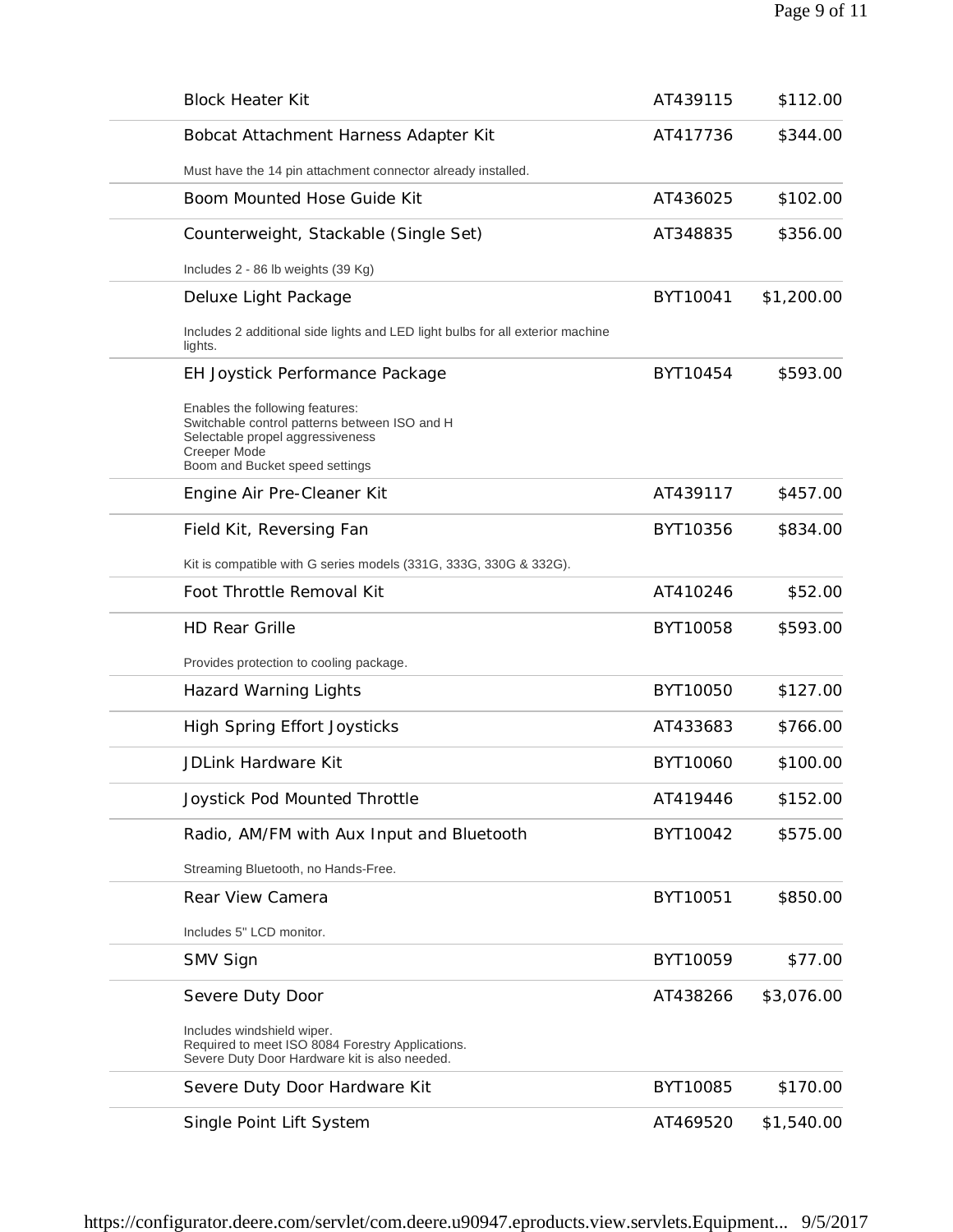| Standard Door, Field Kit                   | AT438268 | \$1,030.00 |
|--------------------------------------------|----------|------------|
| <b>Tooth Bars</b>                          |          |            |
| 78 in. Tooth Bar - 8 Teeth                 | KV12296  | \$559.00   |
| 78 in. Tooth Bar for BOCE - 7 Teeth        | AT347132 | \$803.00   |
| 84 in. Tooth Bar - 8 Teeth                 | KV12298  | \$680.00   |
| 84 in. Tooth Bar for BOCE - 9 Teeth        | AT347135 | \$827.00   |
| Wheels and Tires, Four                     |          |            |
| 12x16.5 10 PR SKS Extra-Wall               | KV21876  | \$1,577.00 |
| 12x16.5 10 PR Titan HD2000-III             | KV14674  | \$1,817.00 |
| 14x17.5 12 PR SKS Extra-Wall               | KV21887  | \$2,418.00 |
| 14x17.5 14 PR Titan HD2000-III             | KV21892  | \$2,959.00 |
| Wheels and Tires, Single (Left Hand Only)  |          |            |
| 14x17.5 14PR Galaxy Hulk, Left             | AT446729 | \$923.00   |
| Wheels and Tires, Single (Right Hand Only) |          |            |
| 12x16.5 10 PR SKS Extra-Wall               | KV23687  | \$396.00   |
| 12x16.5 10 PR Titan HD2000-III             | KV23689  | \$468.00   |
| 14x17.5 12 PR SKS Extra-Wall               | KV23690  | \$615.00   |
| 14x17.5 14 PR Titan HD2000-III             | KV23691  | \$753.00   |
| 14x17.5 14PR Galaxy Hulk, Right            | AT446730 | \$923.00   |
| REFERRAL ATTACHMENTS                       |          |            |
| Description                                | Code     | Price      |
| G.R. Mfg.                                  |          |            |

G.R. Manufacturing, Inc. \* Kits listed below must be ordered through John Deere. \* F.O.B. Trussville, Alabama \* All kits include installation instructions \* All warranty, repair parts, technical support and assistance, and sales support and assistance will be the responsibility of G.R. Manufacturing, Inc., and will be handled directly between the Dealer and G.R. Manufacturing, Inc. G.R. Manufacturing, Inc. 4800 Commerce Drive Trussville, Alabama 35173 Phone: (800)841-8001 Fax: (205)655-8005

 $\overline{\mathbf{v}}$ 

| <b>Bucket Cylinder Rod Guard</b>         | AT397454 | \$320.00 |
|------------------------------------------|----------|----------|
|                                          |          |          |
| Guard, Auxiliary Hydraulic Quick Coupler | BYT10260 | \$280.00 |
| Guard, Cab Roof Debris                   | BYT10263 | \$121.00 |
| Guard, Chassis Bottom Cover Plates       | BYT10262 | \$320.00 |